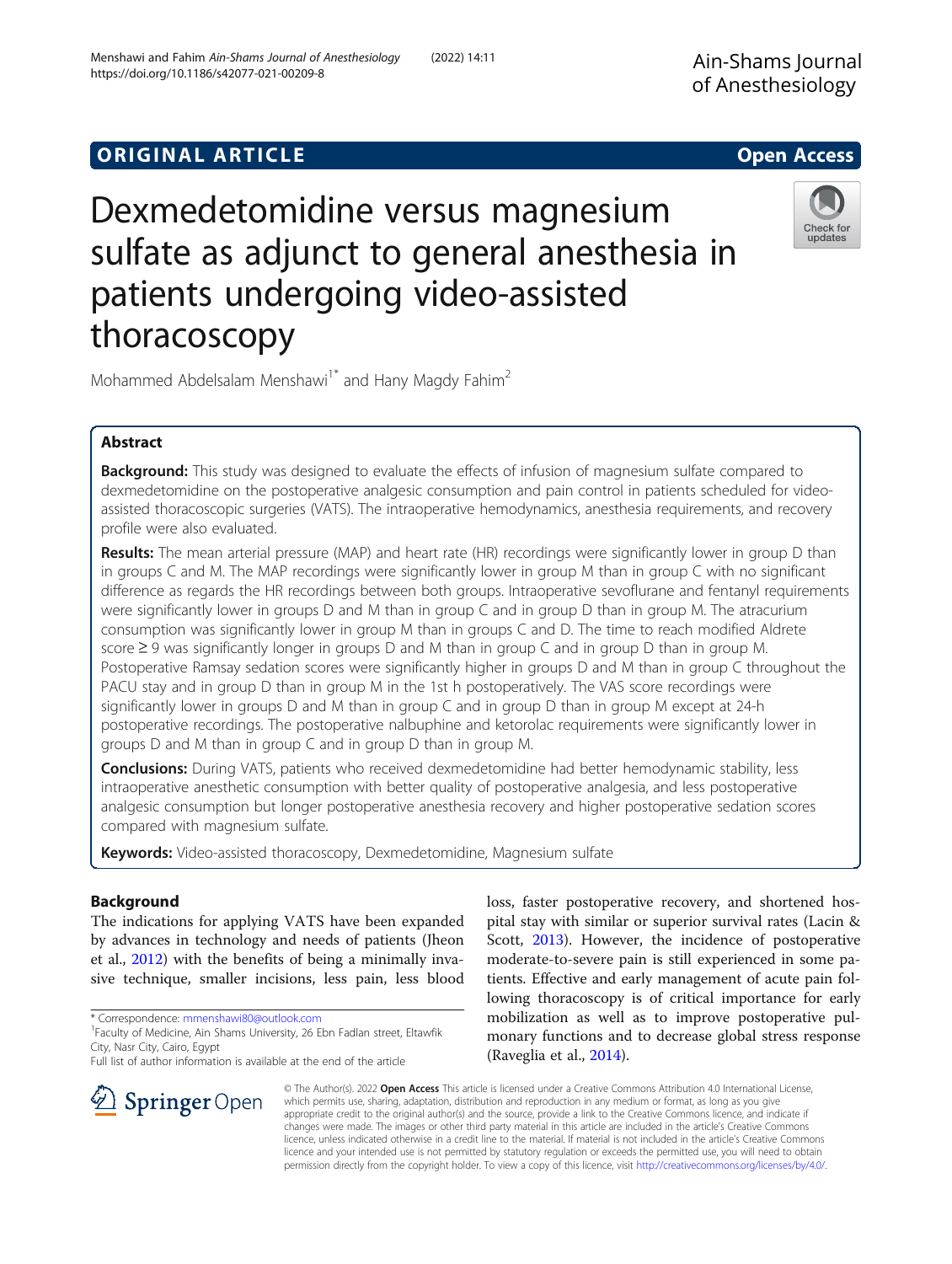Dexmedetomidine is a highly selective  $\alpha$ 2 adrenergic receptor agonist (selectivity ratio of  $α2:α1$  is 1600:1) (Carollo et al., [2008](#page-8-0)). Sympatholysis of dexmedetomidine causes reduction of heart rate and blood pressure and results in antistress effects. In addition, opioid-sparing and analgesic effects are promoted by the perioperative administration of dexmedetomidine (Ren et al., [2015\)](#page-9-0).

Magnesium acts as an N-methyl-D-aspartate (NMDA) receptor antagonist; therefore, it reduces perioperative analgesic and anesthetic requirements (Srebro et al., [2017](#page-9-0)). Also, it was employed as the hypotensive agent in diverse surgical procedures for several years (Elsharnouby & Elsharnouby, [2006](#page-9-0)).

This study aimed to compare the effects of magnesium sulfate compared to dexmedetomidine infusion on the postoperative analgesic consumption and pain control in patients who underwent VATS. The intraoperative hemodynamics, anesthesia requirements, and recovery profile were also evaluated.

# Methods

Following ethics committee approval, written informed consents were obtained from ninety patients enrolled in this randomized, double-blind study that was conducted at the duration between January 2020 and January 2021. Patients were of ASA I–II, of both sexes, and in the age group of 21 to 60 years.

Exclusion criteria are patients' refusal; pregnancy; BMI > 30 kg/m<sup>2</sup>; preoperative bradycardia or heart block; significant cardiac, renal, and hepatic dysfunction; myopathy; and neuromuscular diseases. Patients who were known to have hypersensitivity to the study drugs and those on treatment with B blockers,  $α2$  adrenergic agonists, and opioid abuse were also excluded. Randomization was performed using a computerized program, and patients were divided into group C (control group), group M (magnesium group), and group D (dexmedetomidine group) (each group is 30 patients).

When the patients arrived in the operating room, the standard anesthesia monitoring was started. A peripheral intravenous cannula was inserted, and granisetron 1 mg was received before anesthesia induction. After local anesthetic infiltration, radial artery catheterization was done and invasive arterial blood pressure monitoring was started. Bispectral index (BIS) electrodes were connected to all patients to assess the anesthesia depth. The adequacy of muscle relaxation was measured via Datex-Ohmeda M-NMT Module.

In group M, patients received an initial intravenous bolus dose of 40 mg/kg of magnesium sulfate (in 50 ml normal saline) followed by a continuous infusion of 15 mg/kg/h. In group D, patients received an initial bolus dose of l μg/kg of dexmedetomidine sulfate (in 50 ml normal saline) followed by a continuous infusion of  $0.5 \mu g$ /

kg/h. Group C patients received an initial bolus of normal saline 50 ml followed by a continuous infusion of normal saline. The bolus dose of the study medications was infused in 10 min before anesthesia induction, and the infusion was continued throughout surgery which was stopped 10 min before the operation end. The anesthesiologist responsible for anesthesia management and study data collection was blinded to study medications infused that was prepared by a different anesthesiologist.

Anesthesia induction was started with intravenous 2 μg/kg fentanyl and propofol (1.5–2) mg/kg. Muscle relaxation was provided by intravenous atracurium 0.5 mg/ kg and when train of four (TOF) reached to 0; the patients were intubated using a double-lumen endobronchial tube of appropriate size and one-lung ventilation was initiated. Intraoperative, intermittent arterial blood gases were done to assure patients' oxygenation and ventilation status. Titration of sevoflurane concentration for anesthesia maintenance was performed in order to maintain intraoperative BIS reading between 40 and 60 during operation while muscle relaxation was maintained by intermittent atracurium boluses (0.1 mg/kg) which were administered if more than one twitch were detected with TOF stimulation.

If intraoperative HR and MAP increased to be higher than the baseline recordings by 20% or more in spite of maintained desired BIS reading (40–60), fentanyl 0.5 μg/ kg intravenous increments were received. Hypotension (MAP less than 60 mmHg) while BIS was within the desired range was treated by increasing the rate of intravenous fluids and intravenous 5-mg ephedrine increments if needed. If hypotension persisted, the infusion of the study medication was stopped and the patient was excluded from the study. Bradycardia (HR below 50 bpm) was treated by intravenous 0.5 mg atropine that was repeated if required. If bradycardia persisted, the infusion of the study medication was stopped, and the patient was excluded from the study.

After the conclusion of surgery, the inhalational agent was turned off and patients were extubated after reversal of the residual neuromuscular blockade and return of protective airway reflexes then intravenous PCA system (Accufuser) infusion was started, after which they were transferred to the postanesthesia care unit [PACU] and monitored for 2 h then transferred to the surgical intensive care. The PCA infusion consisted of 100 mL normal saline loaded with 60 mg of nalbuphine. The PCA settings were 1 mL bolus dose per demand, a lockout of 15 min, and 2 ml/h continuous infusion. Patients were instructed to press the PCA analgesic-demand button when they need further analgesia or their visual analogue scale (VAS) (Breivik et al., [2008](#page-8-0)) scores were  $\geq 4$  and to repeat that till pain control was achieved. Additional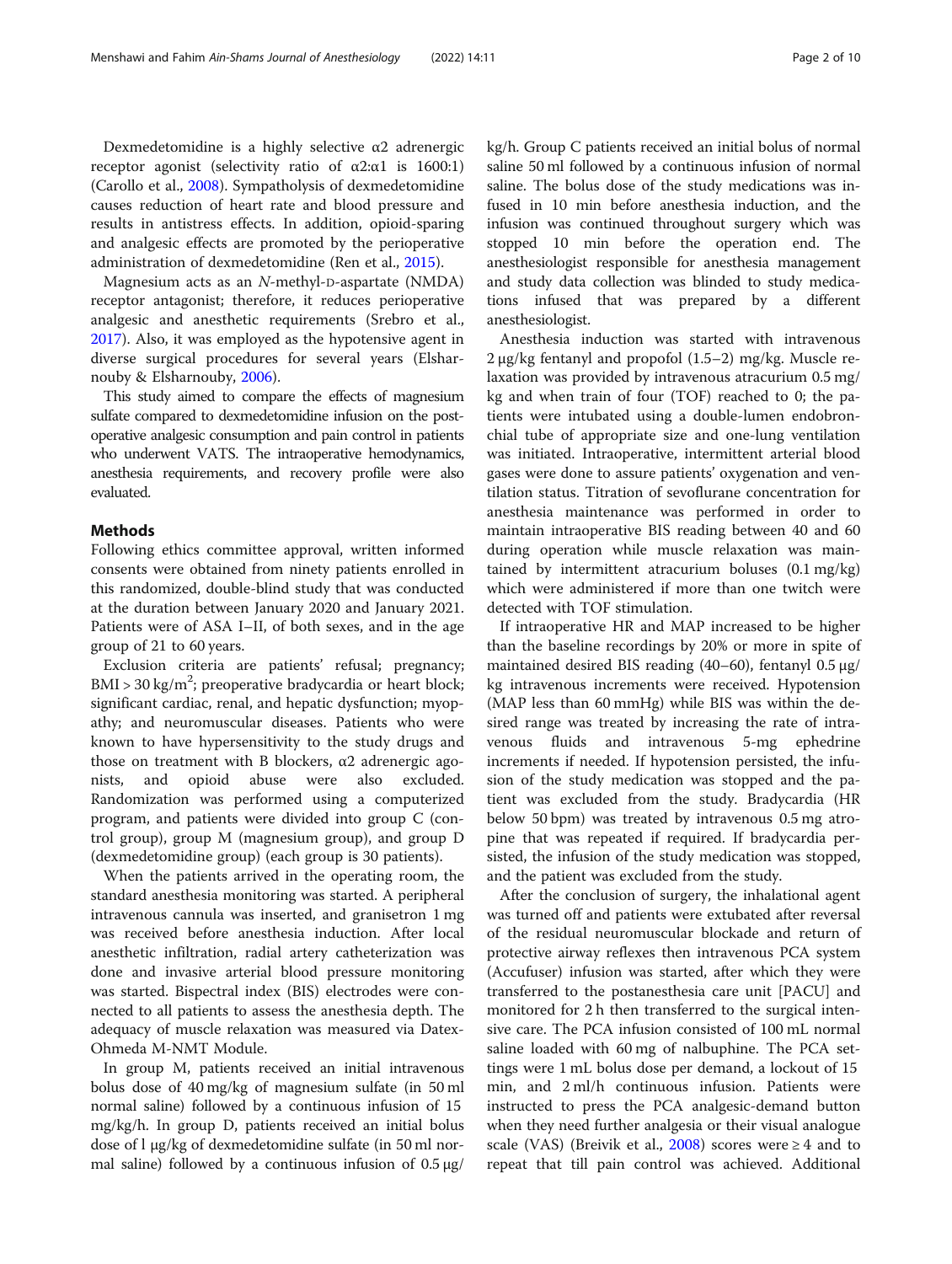rescue boluses of ketorolac (30 mg) I.V. infusion were given if the pain scores persisted to be  $\geq 4$  and this dose could be repeated after 6 h (not to exceed 120 mg/day).

Our primary outcome in this study was the assessment of total postoperative analgesic consumption while the secondary outcome measures were:

- Hemodynamics were recorded at baseline  $(T_0)$ , following the initial bolus of study medications  $(T_1)$ , after patients were intubated  $(T_2)$ , every 20 min throughout the operation  $(T_{3,4,5,6,7})$ , and after patient extubation  $(T_8)$ .
- Intraoperative anesthesia agent requirements.
- The anesthesia recovery time is defined as the time needed to reach modified Aldrete score (Aldrete,  $1995$ ) ≥ 9 after PACU arrival (Table 1).
- Postoperative pain was evaluated by VAS scores and postoperative sedation assessment was carried out using the Ramsay sedation score (Table 2) (Ramsay et al., [1974](#page-9-0)) and the scores for both of them were documented after patients arrived to PACU then after 15 and 30 min and 1, 2, 4, 8, 12, and 24 h postoperative.

-The incidence of perioperative complications.

Table 1 Modified Aldrete score (Aldrete, [1995\)](#page-8-0)

| <b>Criteria</b>                                       | <b>Point value</b> |
|-------------------------------------------------------|--------------------|
| Oxygenation                                           |                    |
| $SpO2 > 92%$ on room air                              | $\mathfrak{D}$     |
| $SpO2 > 92%$ on oxygen                                | 1                  |
| $SpO2 < 90%$ on room air                              | $\Omega$           |
| Respiration                                           |                    |
| Breathes deeply and coughs freely                     | $\overline{2}$     |
| Dyspneic, shallow breathing                           | 1                  |
| Apnea                                                 | $\Omega$           |
| Circulation                                           |                    |
| Blood pressure $\pm$ 20 mmHg of the baseline value    | $\mathcal{P}$      |
| Blood pressure $\pm$ 20–50 mmHg of the baseline value | 1                  |
| Blood pressure $\pm$ 50 mmHg of the baseline value    | $\Omega$           |
| Consciousness                                         |                    |
| Fully awake                                           | $\mathfrak{D}$     |
| Arousable on calling                                  | 1                  |
| Not responsive                                        | $\Omega$           |
| <b>Activity</b>                                       |                    |
| Moving all extremities                                | $\overline{2}$     |
| Moving two extremities                                | 1                  |
| No movement                                           | $\Omega$           |

#### Table 2 Ramsay sedation score (Ramsay et al., [1974](#page-9-0))

1. Patient is anxious, agitated, or restless.

2. Patient is co-operative, oriented, and calm.

3. Patient is responsive to verbal command only.

4. Patient exhibiting brisk response to light glabellar tap or to an auditory stimulus.

5. Patient exhibiting a sluggish response to light glabellar tap or to an auditory stimulus.

6. No response to any of these stimulations

# Statistical analysis

Based on previously published data (Kweon et al., [2018](#page-9-0)), the sample size was calculated using G\*power 3.1.9 (Franz Faul, Kiel University, Germany) to be 25 patients per group which was needed to detect an expected difference of 25% in PCA nalbuphine consumption (primary outcome) with a study power of 80% ( $\alpha$  = 0.05,  $\beta$  = 0.2). With the assumption of a possible dropout rate of 20%, the final sample size was determined to be 30 patients per group. Patients' data analysis was done using SPSS 16.0 computer software (Chicago, IL, USA). Quantitative parametric data were described as mean ± standard deviation while quantitative nonparametric data as median (interquartile range). Intergroup quantitative parametric data comparison was done using a one-way analysis of variance (ANOVA) and within the same group using repeated measure ANOVA and Tukey's test was used for post hoc analysis. A Kruskal–Wallis test was used for quantitative nonparametric data comparison. Categorical data were expressed as number (percentage) and analyzed by  $\chi^2$  tests or Fisher exact tests when appropriate.  $P$  value less than 0.05 was taken to indicate a significant difference.

# Results

Among 106 patients that were scheduled to undergo VATS and screened to be eligible for this study, sixteen patients were excluded as four patients refused to participate and twelve patients did not meet this study's inclusion criteria; thus, 90 patients were included in this study and randomized to either the magnesium group (group M), dexmedetomidine group (group D), or control group (group C) (30 patients per group) (Fig. [1\)](#page-3-0).

Demographic data of the study groups were comparable with no intergroup statistically significant differences ( $P > 0.05$ ) (Table [3\)](#page-3-0).

There was no statistically significant difference between the study groups as regards the types and duration of surgical procedures ( $P > 0.05$ ) (Table [4\)](#page-4-0).

Figure [2](#page-4-0) shows changes in MAP values recorded throughout the surgery. After the bolus dose of the study medications and at all the following recordings, the MAP was significantly lower in groups D and M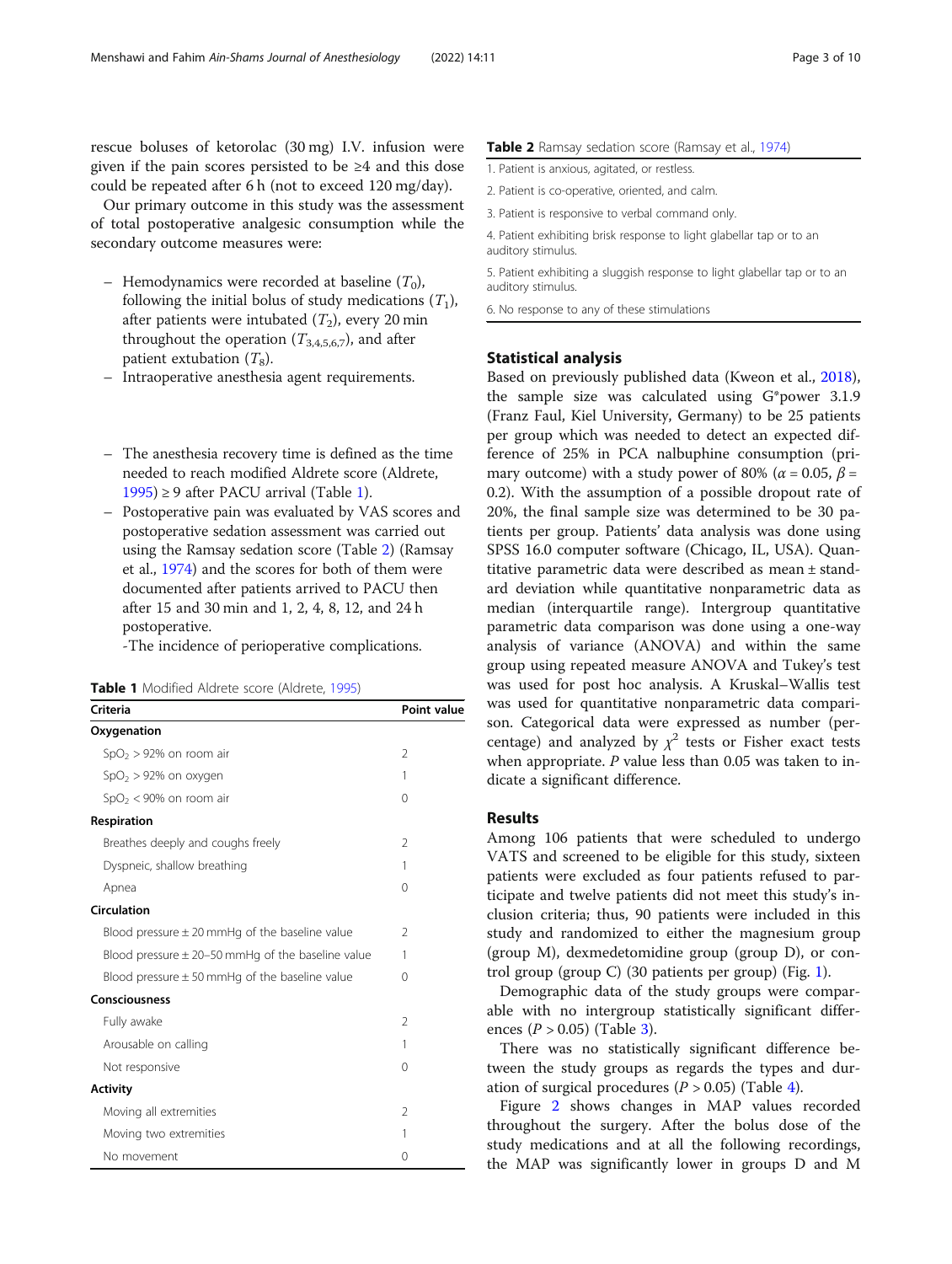<span id="page-3-0"></span>

than in group C ( $P < 0.05$ ) and in group D than in group  $M (P < 0.05)$ . In group C, there was a significant increase in MAP at  $T_2$  recordings compared to  $T_0$  ( $P < 0.05$ ) with no significant difference at all other recordings compared to  $T_0$  (P > 0.05). In group M, there was a significant decrease in MAP at  $T_1$  and  $T_4 - T_7$  compared to  $T_0$ ( $P < 0.05$ ) with no significant change at  $T_2$ ,  $T_3$ , and  $T_8$ recordings compared to  $T_0$  ( $P > 0.05$ ). In group D, there was a significant decrease in MAP at  $T_1$  and  $T_3 - T_7$  compared to  $T_0$  (P < 0.05) with no significant change in MAP at  $T_2$  and  $T_8$  recordings compared to  $T_0$  (P > 0.05). Figure [3](#page-5-0) shows changes in HR values recorded throughout the surgery. After the bolus dose of the study medications and at all the following recordings, the HR was significantly lower in group D than in group C and group M  $(P < 0.05)$  with no significant difference

|  |  |  | Table 3 Demographic profile of the study groups expressed as mean ± SD or number of patients |  |  |  |  |
|--|--|--|----------------------------------------------------------------------------------------------|--|--|--|--|
|--|--|--|----------------------------------------------------------------------------------------------|--|--|--|--|

|                      | Group C $(n = 30)$ | Group M $(n=30)$ | Group D $(n = 30)$ | P value |
|----------------------|--------------------|------------------|--------------------|---------|
| Age (years)          | $48.96 \pm 7.30$   | $49.37 + 8.11$   | $47.65 \pm 6.84$   | 0.646   |
| Gender (male/female) | 20/10              | 19/11            | 18/12              | 0.866   |
| Weight (kg)          | $77.86 + 11.40$    | $75.53 + 9.41$   | $73.83 + 13.08$    | 0.392   |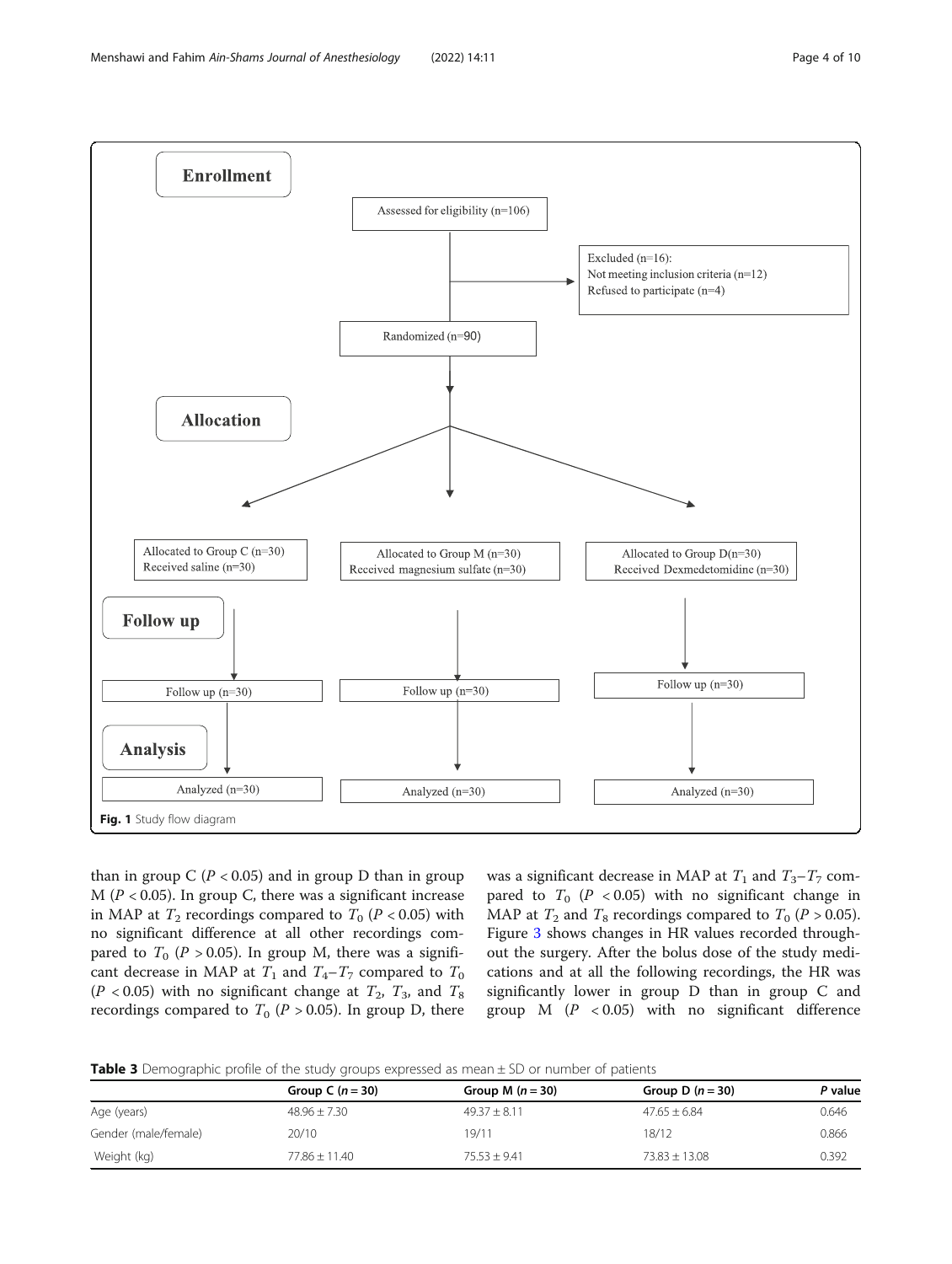|                      | Group C $(n = 30)$ | Group M $(n = 30)$ | Group D $(n = 30)$ | P value |
|----------------------|--------------------|--------------------|--------------------|---------|
| Types of operation   |                    |                    |                    |         |
| Lobectomy            |                    | 13                 | 12                 | 0.891   |
| Bullectomy           | 8                  |                    | 10                 |         |
| Decortication        |                    | 6                  | 8                  |         |
| Operation time (min) | $153.16 \pm 25.55$ | $147.16 + 29.14$   | $144.83 \pm 27.38$ | 0.481   |

<span id="page-4-0"></span>Table 4 Procedure-related variables of the study groups expressed as mean ± SD or number of patients

between group M and group C ( $P > 0.05$ ). In groups C and M, there was a significant increase in HR at  $T_2$  and  $T_8$  recordings compared with  $T_0$  (P < 0.05) with no significant difference at all other HR recordings compared to  $T_0$  (P > 0.05) but in group D there was a significant decrease at all HR recordings compared to  $T_0$  ( $P < 0.05$ ) with no significant change in HR at  $T_2$  recordings compared to  $T_0$  (*P* > 0.05).

Both intraoperative sevoflurane and fentanyl requirements were significantly lower in group D and group M than in group C (P value < 0.05). They were also significantly lower in group D than in group M  $(P \text{ value} <$ 0.05). The total intraoperative atracurium consumption was significantly lower in group M than in group C and group D (P value < 0.0[5\)](#page-5-0) (Table 5).

The anesthesia recovery time was significantly longer in group D and group M than in group C  $(P < 0.05)$ . It was also significantly longer in group D than in group M (*P* value < 0.05) (Table [6\)](#page-6-0).

Postoperative Ramsay sedation scores were significantly higher in groups D and M than in group C throughout the PACU stay  $(P < 0.05)$  and in group D than in group M in the 1st h postoperatively  $(P < 0.05)$ with no significant difference between the three study groups at all the following recordings  $(P > 0.05)$  (Table [7](#page-6-0)). The VAS score recordings were significantly lower in groups D and M than in group C  $(P < 0.05)$ ; they were also significantly lower in group D than in group  $M(P \lt \mathcal{C})$ 0.05) except at 24-h postoperative recordings ( $P > 0.05$ ) (Table [8\)](#page-7-0).

#### The postoperative nalbuphine consumption

The total dose of postoperative PCA nalbuphine consumption was significantly lower in group D and group

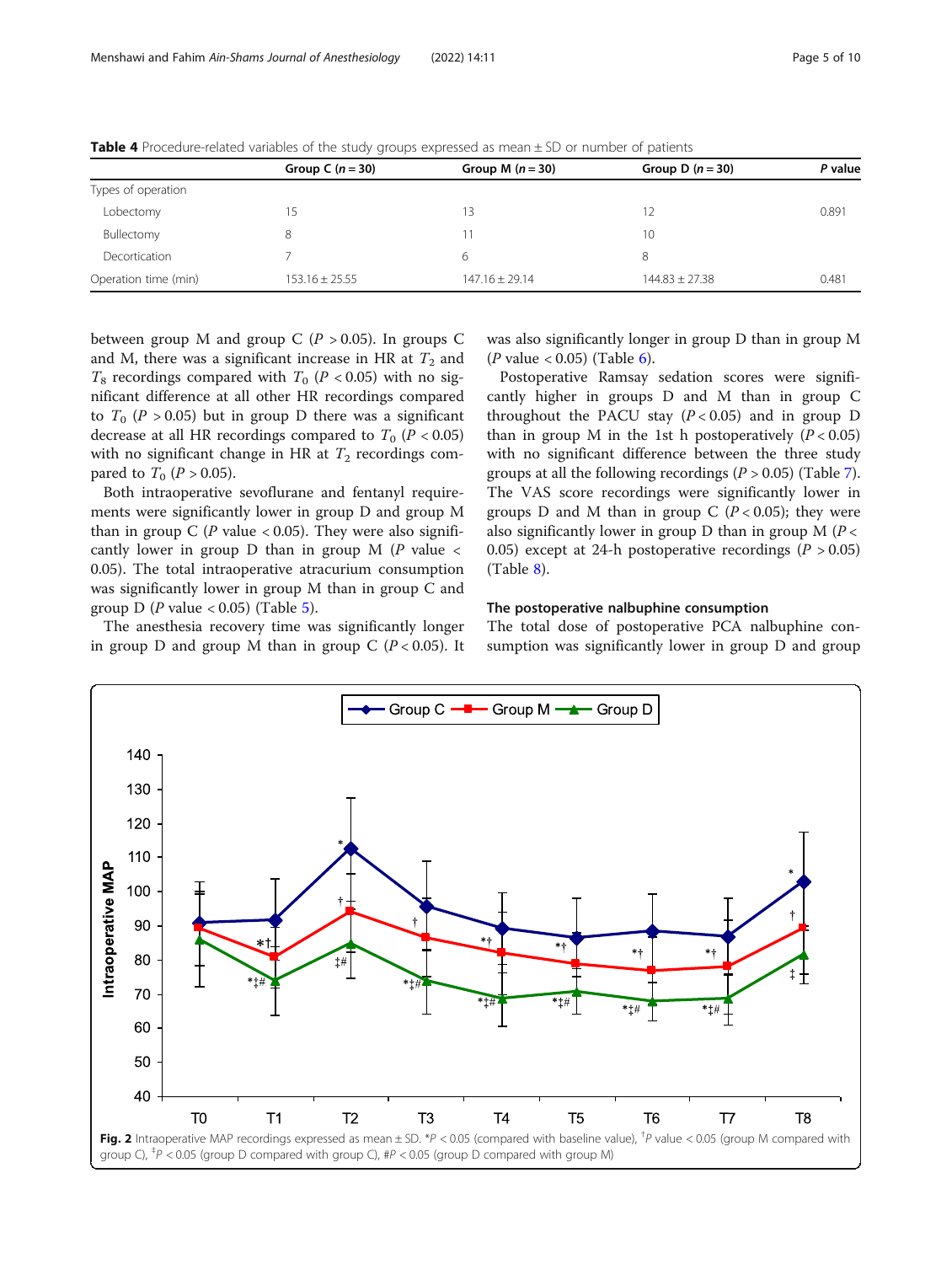<span id="page-5-0"></span>

M than in group C ( $P < 0.05$ ). It was also significantly lower in group D than in group M (P value  $< 0.05$ ). The number of patients who received postoperative rescue ketorolac (1st dose and 2nd dose) was significantly lower in group D and group M than in group C  $(P < 0.05)$ . It was also significantly lower in group D than in group M ( $P$  value < 0.05) but the number of patients who received postoperative rescue ketorolac (3rd dose) was significantly lower in group D and group M than in group C  $(P < 0.05)$  with no significant difference between groups M and D (Table [9\)](#page-7-0).

There is no significant difference between the study groups as regards the incidence of perioperative adverse events ( $P >$ 0.05). Intraoperative hypotension occurred in 6 patients (3 patients in group C, 1 patient in group M, and 2 patients in group D)  $(P > 0.05)$  which was managed by increasing the rate of intravenous fluids and ephedrine boluses. Intraoperative bradycardia was encountered in 3 patients in group D

but no patient had bradycardia in group C and group M (P > 0.05) which was managed in all cases by intravenous atropine (0.5 mg) increments. Two patients in each study group developed postoperative hypoxia  $(SpO<sub>2</sub>$  dropped to be < 92%) ( $P > 0.05$ ) which responded to  $O<sub>2</sub>$  supplementation via nasal cannula. Four patients suffered postoperative shivering (2 patients in group C, 1 patient in group M, and 1 patient in group D) which was controlled by intravenous pethidine (25 mg) ( $P > 0.05$ ). The incidence of nausea and vomiting was 4 patients in group C, 3 patients in group M, and 1 patient in group  $D (P > 0.05)$  which was controlled using ondansetron 4 mg by intravenous route.

# **Discussion**

This study was designed to evaluate the effects of infusion of magnesium sulfate compared to dexmedetomidine on the intraoperative hemodynamics, anesthesia requirements, recovery

#### **Table 5** Intraoperative anesthetic agent requirements expressed as mean  $\pm$  SD

|                                             | Group C $(n = 30)$ | Group M $(n = 30)$            | Group D $(n=30)$                           | P value |
|---------------------------------------------|--------------------|-------------------------------|--------------------------------------------|---------|
| End-tidal sevoflurane concentration (vol.%) | $2.37 + 0.25$      | $1.97 + 0.15$ <sup>†</sup>    | $168 + 0.18$ <sup><math>\ddag</math></sup> | < 0.001 |
| Total intraoperative fentanyl (µcq)         | $202.07 + 37.70$   | $171.96 + 31.23$ <sup>†</sup> | $146.33 + 26.98^{\text{+},\#}$             | 0.001   |
| Total intraoperative atracurium (mg)        | $97.56 + 17.37$    | $73.5 + 14.06^{\text{+},\#}$  | $88.67 + 20.07$                            | < 0.001 |

<sup>†</sup> $P$  < 0.05 (group M compared with group C), <sup>‡</sup> $P$  < 0.05 (group D compared with group C), <sup>#</sup> $P$  < 0.05 (group D compared with group M)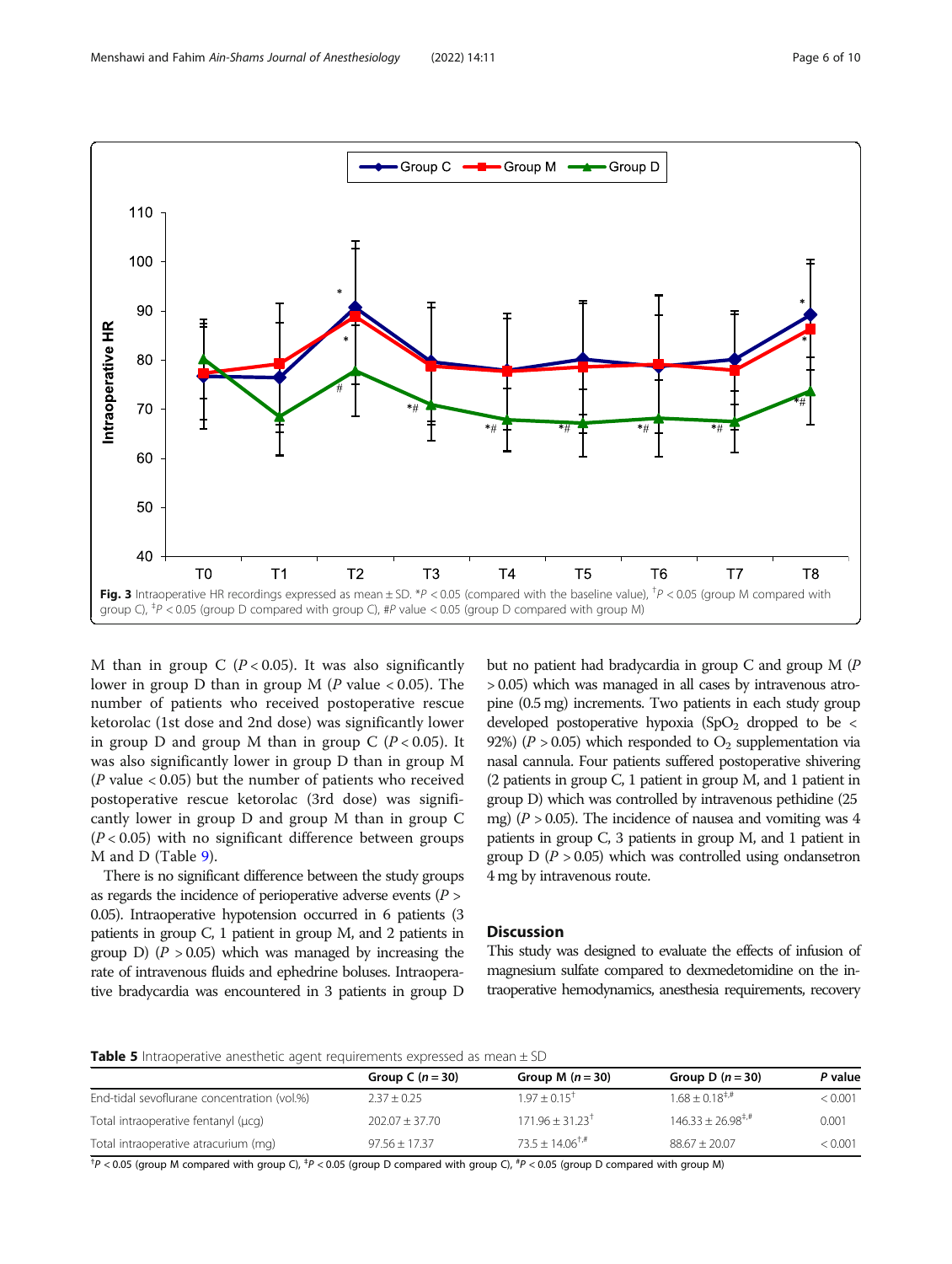#### <span id="page-6-0"></span>**Table 6** Anesthesia recovery time expressed as mean  $\pm$  SD

|                                                                                                                                                                                                                                | Group C $(n = 30)$ | Group M $(n = 30)$ | Group D $(n = 30)$            | <sup>9</sup> value |
|--------------------------------------------------------------------------------------------------------------------------------------------------------------------------------------------------------------------------------|--------------------|--------------------|-------------------------------|--------------------|
| Recovery time (minutes)                                                                                                                                                                                                        | $3.66 \pm 5.46$    | $20.84 + 6.09$     | $26.17 + 7.25$ <sup>+,#</sup> | 0.001              |
| the common contract of the second contract of the second second contract of the second second second second second second second second second second second second second second second second second second second second se |                    |                    | .                             |                    |

<sup>†</sup> $P$  < 0.05 (group M compared with group C), <sup>‡</sup> $P$  < 0.05 (group D versus group C), <sup>#</sup> $P$  < 0.05 (group D versus group M)

profile, and postoperative pain management in patients scheduled for video-assisted thoracoscopic surgeries (VATS).

Demographic patients' data and procedure-related variables were comparable between the three study groups. The MAP and HR recordings were significantly lower in group D compared with groups C and M. In group M, the MAP recordings were significantly lower than in group C with no significant difference between both groups as regards the HR recordings. The reduction of both HR and MAP encountered with dexmedetomidine is attributed to stimulation of presynaptic  $\alpha$ 2 receptors causing inhibition of noradrenaline release from the peripheral nerve endings (Nguyen et al., [2017\)](#page-9-0) and the central sympatholytic properties caused by stimulation of the  $α2$  receptor in locus ceruleus of the brainstem (Farag et al., [2012](#page-9-0)) while magnesium administration reduces the arterial blood pressure via inhibiting the release of norepinephrine by blocking the N-type Ca++ channels at the nerve endings and thus decreases the blood pressure (Shimosawa et al., [2004](#page-9-0)). Moreover, it produces vasodilator by acting directly on blood vessels, and highdose magnesium attenuates vasopressin-stimulated vasoconstriction (Do, [2013\)](#page-9-0).

Our results agreed with those reported by Soliman et al. (Soliman & Fouad, [2017\)](#page-9-0) who studied the effects of dexmedetomidine versus magnesium sulfate infusion in patients undergoing transnasal transsphenoidal hypophysectomy. In their study, both dexmedetomidine and magnesium provided adequate control of perioperative hemodynamics with better attenuation of hemodynamic responses and less blood loss with dexmedetomidine compared to magnesium. The efficacy of both magnesium sulfate and dexmedetomidine in the suppression of hemodynamic responses to various surgical noxious

stimuli and maintenance of the hemodynamic stability was also reported by Kamal et al. ([2018](#page-9-0)), Modir et al. ([2018\)](#page-9-0) in functional endoscopic sinus surgery, and Srivastava et al. [\(2016](#page-9-0)) in spine surgeries, giving superiority for dexmedetomidine when compared with magnesium sulfate.

Both dexmedetomidine and magnesium sulfate are well known for their anesthetic sparing effects. In this study, the sevoflurane requirement was significantly lower in groups D and M when compared with group C and in group D when compared with group M. The results of this study coincide with those obtained by several previous studies (Ryu et al., [2009;](#page-9-0) Saadawy et al., [2010](#page-9-0); Mahmoud et al., [2016](#page-9-0); Moharram et al., [2016](#page-9-0)) which reported a significant reduction of sevoflurane consumption with intraoperative magnesium infusion. Magalhães et al. ([2004\)](#page-9-0) observed a significant reduction in end-tidal sevoflurane concentration with perioperative dexmedetomidine infusion which was also reported in several previous studies (Patel et al., [2013](#page-9-0); Harsoor et al., [2014](#page-9-0); Sharma et al., [2017](#page-9-0)). Moreover, the study by Soliman & Fouad [\(2017\)](#page-9-0) showed that sevoflurane consumption in the dexmedetomidine group was less than that in the magnesium sulfate group. A previous meta-analysis by Huang et al. ([2017](#page-9-0)) reported that intraoperative dexmedetomidine infusion used as an anesthesia adjuvant during thoracoscopy improved the arterial oxygenation via decreased intraoperative inhalational anesthetic requirement which limits their effects on hypoxic pulmonary vasoconstriction during one-lung ventilation.

In this study, we observed that intraoperative fentanyl consumption was significantly lower in patients of groups D and M when compared with group C and in group D when compared with group M. The perioperative

**Table 7** Postoperative Ramsay sedation scores expressed as median (interquartile range)

| Group C $(n = 30)$ | Group M $(n = 30)$      | Group D $(n = 30)$  | P value |
|--------------------|-------------------------|---------------------|---------|
| $2.5(1-3)$         | $3(2-3)^{+}$            | 4 $(3-4)^{+,#}$     | < 0.001 |
| $2(1-3)$           | $3(2-3)^{+}$            | 3.5 $(3-4)^{+, \#}$ | < 0.001 |
| $2(1-2)$           | $2.5(2-3)$ <sup>+</sup> | $3(3-4)^{+,#}$      | < 0.001 |
| $2(1-2)$           | $2(2-3)^{+}$            | $3(2-3)^{+,#}$      | < 0.001 |
| $2(1-2)$           | $2(2-2)^{+}$            | $2(2-2)^+$          | 0.005   |
| $2(2-2)$           | $2(2-2)$                | $2(2-2)$            | 0.440   |
| $2(1-2)$           | $2(1-2)$                | 2(22)               | 0.360   |
| $2(1-2)$           | $2(2-2)$                | $2(2-2)$            | 0.073   |
| $2(1-2)$           | $2(2-2)$                | $2(2-2)$            | 0.180   |
|                    |                         |                     |         |

<sup>†</sup>P < 0.05 (group M compared with group C), <sup>‡</sup>P < 0.05 (group D compared with group C), <sup>#</sup>P < 0.05 (group D versus group M). P value derived using the<br>Kruskal–Wallis test Kruskal–Wallis test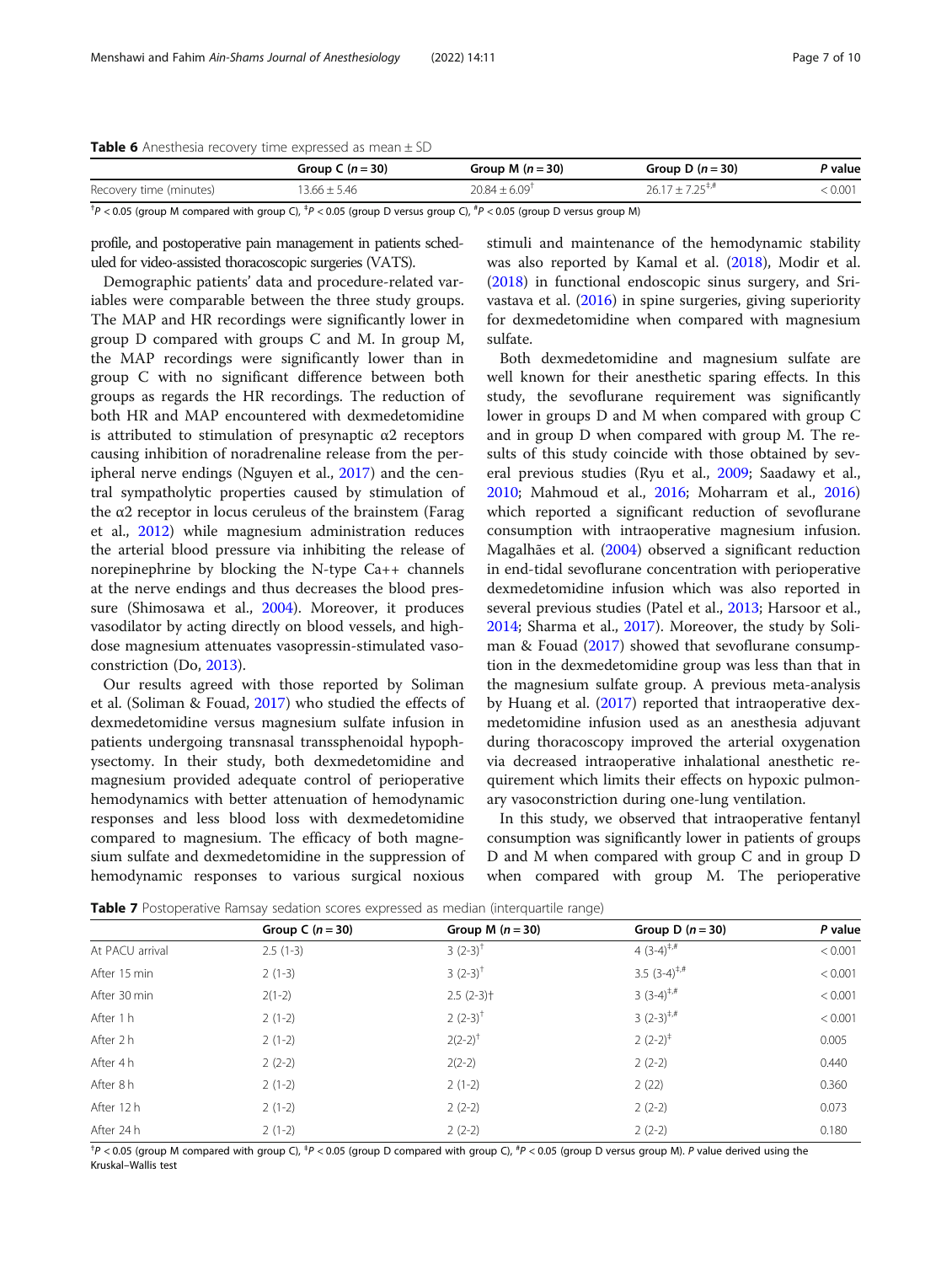|                 | Group C $(n = 30)$ | Group M $(n=30)$        | Group D $(n = 30)$ | P value |
|-----------------|--------------------|-------------------------|--------------------|---------|
| At PACU arrival | $3(2-4)$           | $2(2-3)^{T}$            | 1 $(O-1)^{+,#}$    | < 0.001 |
| After 15 min    | $4(3-4)$           | $2(2-3)^{+}$            | $1 (0-2)^{+,#}$    | < 0.001 |
| After 30 min    | $4(4-5)$           | $2.5(2-4)$ <sup>+</sup> | $2(1-2)^{+,#}$     | < 0.001 |
| After 1 h       | $5(4-6)$           | 3.5 $(3-4)^{+}$         | $2(1-3)^{+,#}$     | < 0.001 |
| After 2 h       | $5(4-5)$           | $3(3-4)^{+}$            | $2(2-3)^{+,#}$     | < 0.001 |
| After 4 h       | $4(4-5)$           | 3.5 $(2-4)^+$           | $2(1-3)^{+,#}$     | < 0.001 |
| After 8 h       | $4(3-5)$           | 3.5 $(3-4)^+$           | $2(1-3)^{+,#}$     | < 0.001 |
| After 12 h      | $4(3-5)$           | $3(2-4)^+$              | $2(1-2)^{+,#}$     | < 0.001 |
| After 24 h      | $3(2-4)$           | $2.5(2-3)$              | $2(1-3)$           | 0.067   |

<span id="page-7-0"></span>Table 8 Postoperative VAS recordings expressed as median (interquartile range)

<sup>†</sup>P < 0.05 (group M compared with group C), <sup>‡</sup>P < 0.05 (group D compared with group C), <sup>#</sup>P < 0.05 (group D compared with group M). P value derived using the<br>Kruskal–Wallis test Kruskal–Wallis test

analgesic activity of α2 agonists is mediated via α2 receptors in the locus coeruleus and spinal cord (Guo et al., [1996;](#page-9-0) De Kock et al., [1993\)](#page-8-0) while magnesium is a wellknown NMDA receptor antagonist (Srebro et al., [2017](#page-9-0); Clarke et al., [2013\)](#page-8-0). The results of this study run in accordance with those of Gupta et al. [\(2013\)](#page-9-0) and Alzeftawy and Elsheikh [\(2015\)](#page-8-0) who reported a significant reduction of intraoperative analgesic requirement with intraoperative dexmedetomidine infusion. Manaa and Alhabib ([2012](#page-9-0)) and Silva Filho et al. [\(2021](#page-9-0)) demonstrated significant reductions of intraoperative analgesic requirement with the use of magnesium infusion. The better intraoperative analgesic sparing effect of dexmedetomidine compared with magnesium observed in this study was also noted by Saleh and Hassan [\(2017\)](#page-9-0) in patients who underwent cochlear implantation surgery and coincides with the results of previous studies (Soliman & Fouad, [2017](#page-9-0); Rokhtabnak et al., [2017](#page-9-0)).

Magnesium sulfate is known to augment the action of non-depolarizing neuromuscular blocking drugs and reduce their intraoperative requirements via acting as a calcium channel blocker at presynaptic nerve terminals; thus, it causes a decrease in presynaptic acetylcholine release at the motor endplate (Do, [2013](#page-9-0)). This could explain the significantly lower atracurium requirement in group M when compared with other study groups in this study which was also consistent with those of previous

studies (Alzeftawy & Elsheikh, [2015](#page-8-0); Manaa & Alhabib, [2012](#page-9-0); Wang et al., [2011](#page-9-0); Sohn et al., [2021](#page-9-0)).

Postoperative Ramsay sedation scores were significantly higher in groups D and M than in group C throughout the PACU stay  $(P < 0.05)$  and in group D than in group M in the 1st h postoperatively which was associated with significantly longer anesthesia recovery time in group D and group M compared with group C and in group D compared with group M; the same findings were also observed by multiple previous studies (Karthik Kamal et al., [2018;](#page-9-0) Hassan & Saleh, [2017](#page-9-0); Aboushanab et al., [2011;](#page-8-0) Khalifa & Awad, [2015\)](#page-9-0) which reported a significantly longer time of recovery and PACU discharge with dexmedetomidine when compared with magnesium. In spite of the more extended sedation reported with dexmedetomidine, it produces physiological sleep-like phenomenon in the EEG and a characteristic arousable sedation by acting on the  $\alpha$ 2 adrenoceptors in the locus coeruleus in the brainstem where it decreases sympathetic outflow and increases parasympathetic outflow (Nelson et al., [2003](#page-9-0)) without affecting the ventilatory drive (Hsu et al., [2004\)](#page-9-0) or causing respiratory depression (Buck, [2010\)](#page-8-0).

In this study, patients in group D and group M had significantly lower postoperative VAS score recordings when compared with group C. They were also significantly lower in group D when compared with group M.

Table 9 Postoperative analgesia requirements expressed as mean ± SD or number of patients (percentage)

|                                                                  | Group C $(n = 30)$ | Group M $(n = 30)$       | Group D $(n = 30)$         | P value |
|------------------------------------------------------------------|--------------------|--------------------------|----------------------------|---------|
| Total postoperative nalbuphine requirements (mq)                 | $49.06 \pm 7.05$   | $40.32 + 5.13^{\dagger}$ | $33.58 + 3.10^{+,#}$       | < 0.001 |
| Postoperative ketorolac requirements (1st dose), no. of patients | 30 (100%)          | 19 (63.33%) <sup>+</sup> | $8(26.66\%)^{\ddagger,\#}$ | < 0.001 |
| Postoperative ketorolac requirements (2nd dose), no. of patients | 20 (66.66%)        | $6(20\%)^{\dagger}$      | $0 (0\%)^{\ddagger,\#}$    | < 0.001 |
| Postoperative ketorolac requirements (3rd dose), no. of patients | 11 (36.66%)        | $0 (0\%)^+$              | $0 (0\%)^+$                | < 0.001 |

<sup>†</sup> $P$  < 0.05 (group M compared with group C), <sup>‡</sup> $P$  < 0.05 (group D compared with group C), <sup>#</sup> $P$  < 0.05 (group D compared with group M)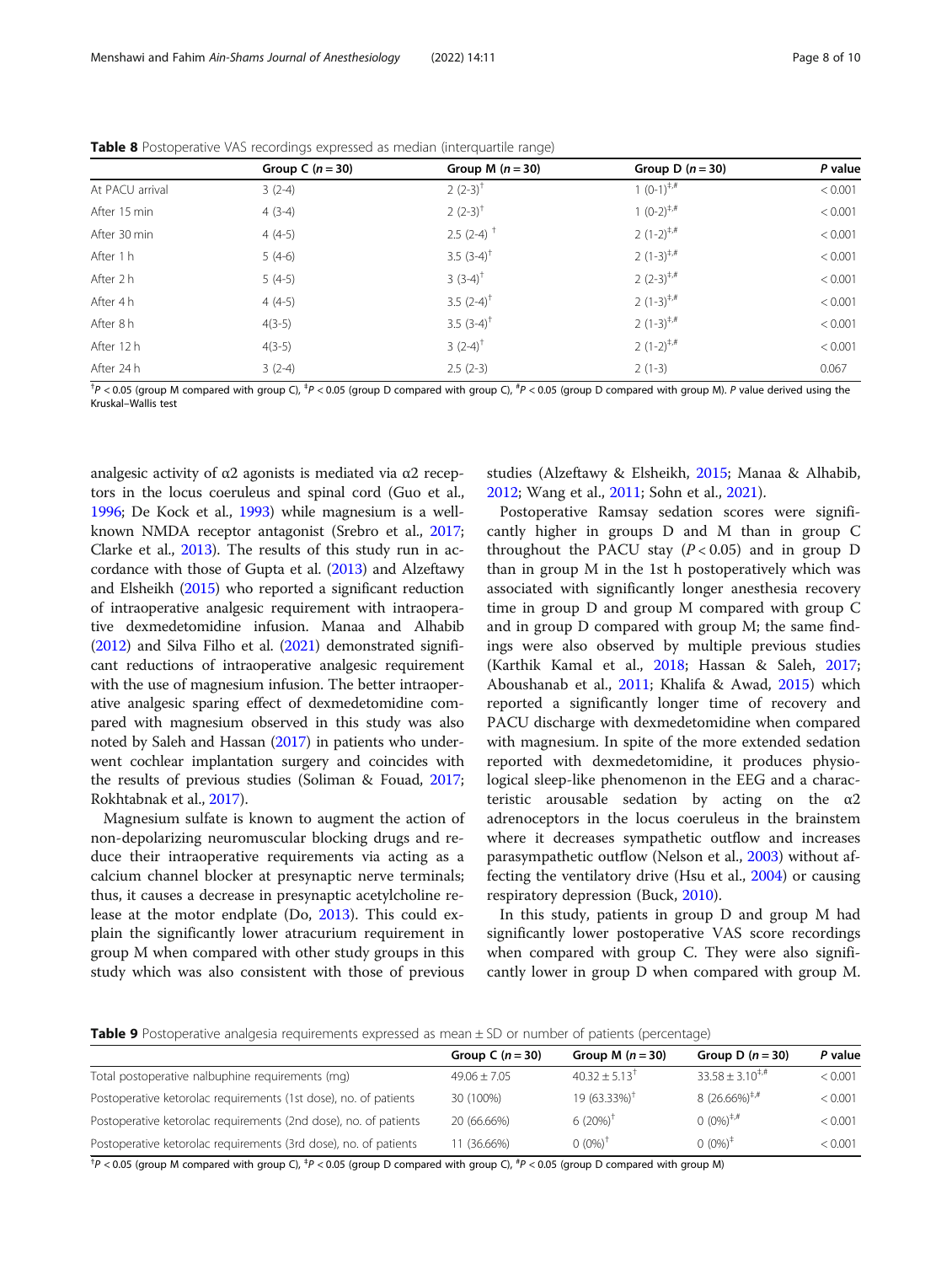<span id="page-8-0"></span>Moreover, the cumulative postoperative nalbuphine consumption was significantly lower in group D and group M when compared with group C. It was also significantly lower in group D when compared with group M. The results of this study were consistent with those obtained by Ren et al.  $(2015)$  $(2015)$  $(2015)$  and Ge et al.  $(2015)$  $(2015)$  who observed a significant reduction of postoperative pain scores and postoperative analgesic consumption in the dexmedetomidine group compared with the control group in patients who underwent hysterectomy and colectomy, respectively. A similar efficacy of intraoperative dexmedetomidine on postoperative pain control and analgesic consumption was also reported by Jannu and Dhorigol ([2020](#page-9-0)) after VATS. Moharam et al. [\(2016\)](#page-9-0) and Sohn et al. [\(2017\)](#page-9-0) also reported a better postoperative analgesia and less postoperative morphine consumption after VATS in patients who received intraoperative magnesium sulfate infusion which was also confirmed in multiple previous studies (De Oliveira et al., 2013; Albrecht et al., 2013; Altiparmak et al., 2018; El Mourad & Arafa, [2019;](#page-9-0) Rafik & Fotedar, [2018](#page-9-0)).

# Study limitations

This study had some limitations; the serum magnesium concentration was not measured. Goral et al. ([2011](#page-9-0)) noted that toxic level of serum magnesium was not reached even after using magnesium sulfate in the bolus dose of 50 mg/kg and continuous infusion 20 mg/kg/h which is higher than the dose used in this study for both bolus and maintenance infusion. Moreover, the safety of the dose of magnesium used for bolus and infusion in this study was proved in several studies (Moharram et al., [2016](#page-9-0); De Oliveira et al., 2013; Albrecht et al., 2013). Also, the cost implications for the studied drugs should be considered.

# Conclusions

In conclusion, during VATS, patients who received dexmedetomidine had better hemodynamic stability, less intraoperative anesthetic consumption with better quality of postoperative analgesia, and less postoperative analgesic consumption but longer postoperative anesthesia recovery and higher postoperative sedation scores compared with magnesium sulfate.

#### Abbreviations

ASA: American Society of Anesthesiologist; BIS: Bispectral index; HR: Heart rate; MAP: Mean arterial pressure; NMDA: N-Methyl-D-aspartate; PACU: Postanesthesia care unit; PCA: Patient-controlled analgesia; VAS: Visual analogue scale; VATS: Video-assisted thoracoscopic surgeries

#### Acknowledgements

The authors sincerely thank all the patients who accepted to participate in this research work. Also, we would like to thank deeply the members of the thoracic surgery team at the cardiovascular and thoracic surgery academy in Ain Shams university hospitals for their cooperation during the study period.

#### Authors' contributions

Corresponding author: MA who contributed to the study conception and design, acquisition of the data, analysis, and interpretation of the data. The other author: HM: drafting of the manuscript and its critical revision. All authors have read and approved the final manuscript.

#### Funding

Not applicable.

#### Availability of data and materials

The data sets generated during and/or analyzed during the current study are not publicly available due to restrictions based on privacy regulations and informed consent of the participants, but are available from the corresponding author on reasonable request.

#### **Declarations**

### Ethics approval and consent to participate

The current prospective randomized double-blinded study was conducted on 90 adult patients scheduled to undergo VATS in cardiovascular and thoracic surgery academy at Ain Shams university hospitals through the period from January 2020 to January 2021 after obtaining approval of research ethical committee (REC) of the Faculty of Medicine-Ain Shams University (FMASU) at January 2020 with a reference number of FMASU R 65/2020 and patients' written informed consents for acceptance of participation in the study.

#### Consent for publication

Not applicable.

#### Competing interests

The authors declare that they have no competing interests.

#### Author details

<sup>1</sup> Faculty of Medicine, Ain Shams University, 26 Ebn Fadlan street, Eltawfik City, Nasr City, Cairo, Egypt. <sup>2</sup> Faculty of Medicine, Ain Shams University, 42 Ebn Cotiba Street, Elzohour Square, Nasr City, Cairo, Egypt.

#### Received: 7 March 2021 Accepted: 25 December 2021 Published online: 20 January 2022

#### References

- Aboushanab OH, El-Shaarawy AM, Omar AM et al (2011) A comparative study between magnesium sulphate and dexmedetomidine for deliberate hypotension during middle ear surgery. Egypt J Anaesth 27:227–232
- Albrecht E, Kirkham KR, Liu SS, Brull R (2013) Peri-operative intravenous administration of magnesium sulphate and postoperative pain: a metaanalysis. Anaesthesia 68:79–90
- Aldrete JA (1995) The post-anesthesia recovery score revisited. J Clin Anesth 7(1): 89–91
- Altiparmak B, Celebi N, Canbay O et al (2018) Effect of magnesium sulfate on anesthesia depth, awareness incidence, and postoperative pain scores in obstetric patients. A double-blind randomized controlled trial. Saudi Med J 39:579–585
- Alzeftawy AE, Elsheikh NA (2015) Evaluation of the efficacy of dexmedetomidine infusion on the quality of balanced anesthesia and postmastectomy pain. Res Opinion Anesth Intensive Care 2:73–78
- Breivik H, Borchgrevink PC, Allen SM et al (2008) Assessment of pain. Br J Anaesth 101:17–24
- Buck ML (2010) Dexmedetomidine use in pediatric intensive care and procedural sedation. J Pediatr Pharmacol Ther 15(1):17–29
- Carollo DS, Nossaman BD, Ramadhyani U (2008) Dexmedetomidine: a review of clinical applications. Curr Opin Anaesthesiol 21(4):457–461
- Clarke RJ, Glasgow NG, Johnson JW (2013) Mechanistic and structural determinants of NMDA receptor voltage-dependent gating and slow Mg2+ unblock. J Neurosci 33(9):4140–4150
- De Kock M, Crochet B, Morimont C et al (1993) Intravenous or epidural clonidine for intra- and postoperative analgesia. Anesthesiology 79:525–531
- De Oliveira GS, Castro-Alves LJ, Khan JH et al (2013) Perioperative systemic magnesium to minimize postoperative pain: a meta-analysis of randomized controlled trials. Anesthesiology 119:178–190